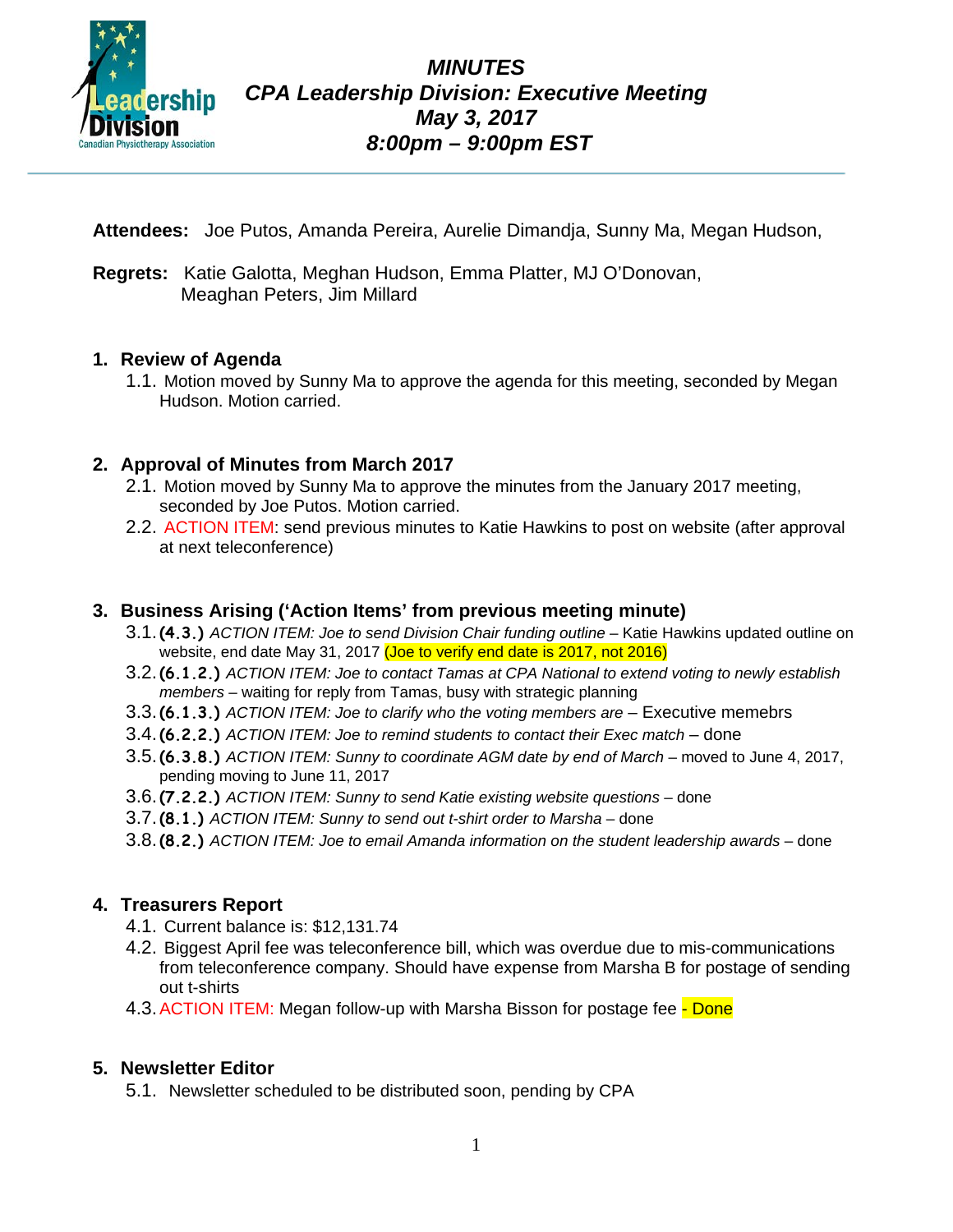

*MINUTES CPA Leadership Division: Executive Meeting May 3, 2017 8:00pm – 9:00pm EST*

## **6. Chair's Report**

- 6.1. AGM June 11, 2017 (confirmed); want to have an open discussion by members. Joe has to prepare agenda 30 days in advance
- 6.2. Leadership Forum for first weekend in November 2017 (Friday and Saturday)
	- 6.2.1. Wondering who will be going; hoping to have all Leadership Exec's registration feels covered, along with all of transportation (\$3000) and half of accommodations (\$3000). Limited to 250 registrants, with 150 limited to Division Executives; also expecting provincial association and regulatory body personnel.
	- 6.2.2. ACTION ITEM: everyone to let Joe know who might be going by May 15, 2017 (Yes, No, and 80% Yes)

## **7. 2017 Project Team Updates**

#### 7.1. **PTAA Webinar (NPAA - National Physiotherapy Assistant Assembly)**

7.1.1. Been meeting regarding this course, aiming for June, but needs some time to prepare the slides for the presentation. Considering to aim for September launch date instead. 7.1.2. Jan 2016, NPAA survey results requested for continuing education course. Amy (current president of NPAA) approached Leadership Division to have a leadership webinar for physiotherapy assistant. The first webinar will be about the power status between PT and PTA in work settings, where some PTAs feels a power struggle.

7.1.3. Will be 90-min webinar based on a case study, will be interactive, with follow-up

7.1.4. This will be the first of a series of two or three webinars

#### 7.2. **Website Revamp**

- 7.2.1. Short bio from each Exec Member
- 7.2.2. Pictures from each Member?
- 7.2.3. Mission and Vision Statement (in our Strategic Plan)
- 7.2.4. Joe wants to include some interactive items, short interview videos, project
- updates…etc, updated every 2-4 weeks

7.2.5. ACTION ITEM: Joe to find new social media rep (Facebook and Twitter) – possibly a student or resource rep

#### 7.3.**Leadership Certification Curriculum**

7.3.1. Pending

#### 7.4. **Membership Survey**

7.4.1. Send out pilot survey to 5 recipients, edit the survey based on feedback. Then send out survey link in e-blast, with reminder 2 weeks later

#### **8. Other**

8.1.ACTION ITEM: Sunny to email Marsha to change AGM date to June 11, 2017 – **Done**